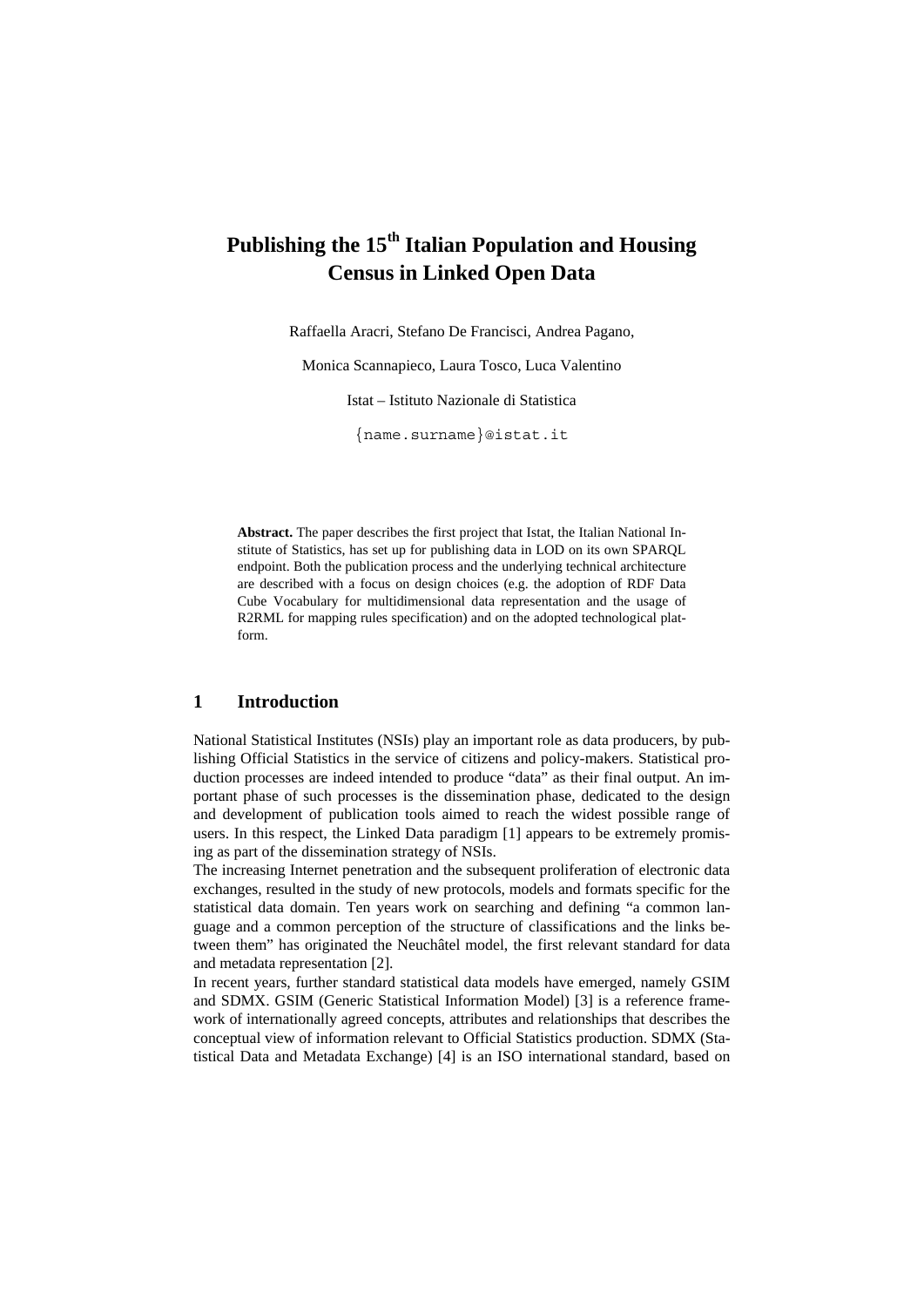XML, available since 2004. It provides a framework (i.e., models, formats, guidelines, software tools, etc.) with the purpose of supporting the exchange of data and metadata. In addition to GSIM and SDMX, DDI (Document Data Initiative) [5] is also emerging as an XML based standard that can be possibly used for data and metadata representation in the statistical domain.

With respect to data standardization activities, NSIs are moving towards two directions; on the one hand they are promoting the development of models that are "adhoc" to the statistical domain, like SDMX; on the other hand, they are instead working for the purpose of extending the base of data users, going also beyond the established statistical users. The approach to achieve this latter goal involves the use of worldwide standard models and formats for data sharing, mainly Semantic Web standards. Indeed, several NSIs have set up a SPARQL endpoint for publishing their data in Linked Open Data (LOD) format, including INSEE (France) [20], EL.STAT (Greece) [19] and CSO (Ireland) [21].

In this paper, we describe a project by Istat (the Italian National Institute of Statistics) aimed to publish indicators of the 2011 Population Census as Linked Open Data.

The project, named Census-LOD, is a flagship project that also has the ambitious goal to pave the way for the introduction of LOD as a stable channel for Official Statistics dissemination.

The remaining of the paper is structured as follows. After providing an overview of the dissemination activities related to the latest Italian Population and Housing Census in Section 2, we present the main contribution of the paper in Section 3 by describing the process followed to publish Census data in LOD. In Section 4, we briefly discuss the certified publication of Istat data, while in Section 5 we conclude with final remarks.

### The 15<sup>th</sup> Italian Population and Housing Census: an  $\overline{2}$ **Overview**

The data collection phase of the 15<sup>th</sup> Italian General Population and Housing Census begun in October 2011 and ended in early 2012. The first outputs were disseminated during 2012 (namely, provisional data and legal population). After the dissemination of the legal population, the correction and validation phase for data relating to individuals, households and buildings started. A large amount of statistical analyses are being available since May 2014 through the I.Stat system, the Istat Web warehouse  $[6]$ .

The reports disseminated via I.Stat have municipalities as the lowest detail of the territorial dimension. As for the previous Census editions, Istat plans to publish a defined subset of indicators also at the territorial level of Census section, which is a sub-municipality level.

Currently, the Italian territory is divided into 400000 Census sections, so this level of publication concerns a huge amount of data that, in the past Census editions, were distributed as CSV or MS Excel files. A provisional version of these files is already available on the Web with a list of 43 indicators related to the population measures.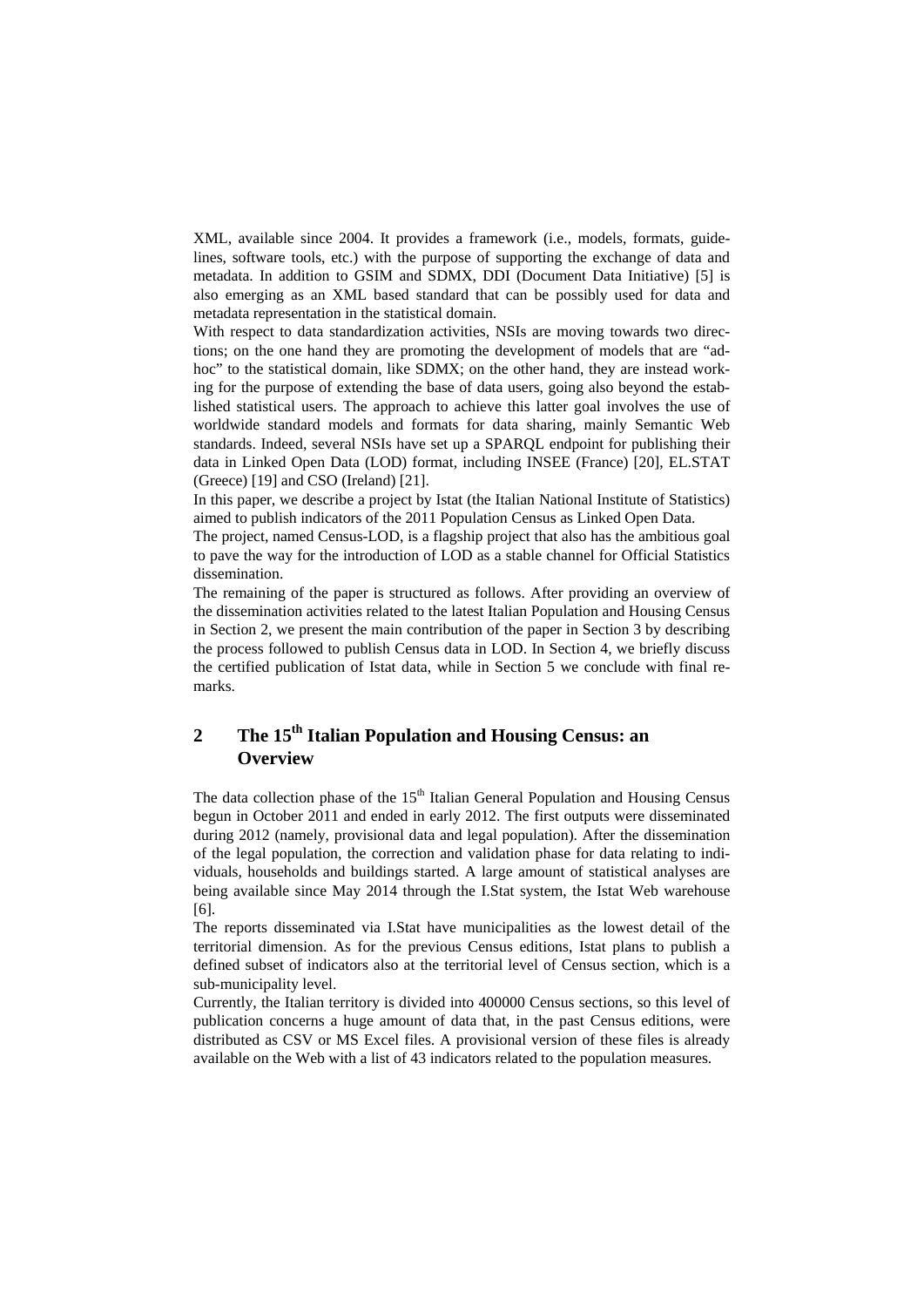The number of published indicators is expected to grow to around 200 by December 2014 with the inclusion of population, households, dwellings and buildings.

#### 3 **The Census-LOD Project**

The Census-LOD project aims to make available the Census data at the Census section level in LOD.

The Istat dissemination architecture is so far based mainly on SDMX; in particular, the machine-to-machine data exchange is implemented by a set of Web services that return SDMX data (the system is collectively called SEP - Single Exit Point).

Following the guidelines for the enhancement of the quality of public information [7] distributed by the Agency for Digital Italy, Istat realized the need to broaden the dissemination to non-statistical/non-SDMX users and, in 2012, it started a project implementing a translator from SDMX to RDF Data Cube Vocabulary (RDF-QB) [8]. The realized translator was validated on real Istat datasets, which were selected in order to maximize their diversity with respect to both dataset number of observations and number of dimensions [9]. We are working on the inclusion of the translator into the SEP architecture with the goal of reusing the huge work on metadata already carried out for SDMX-based dissemination.

Later, the possibility of publishing data directly according to LOD paradigm, was taken into consideration independently from the SDMX-based publishing process. In particular, with the Census-LOD project, we decided to develop a platform for the LOD dissemination of: (i) the Population Census indicators at the territorial level of Census sections, linked to (ii) the "Territory" dataset describing the Italian territorial structure including regions, provinces, municipalities and Census sections and to (iii) the "Geonames" ontology that is an international ontology for the description of physical and other territorial characteristics.

In more details, the Census-LOD project consisted of three main phases, specifically:

- 1. Domain analysis and ontology definition;
- 2. Triples generation;
- 3. LOD publishing.

In the following sections, we describe the above phases in details.

#### $3.1$ **Domain Analysis and Ontology Definition Phase**

As a first step of the project, we made an in-depth domain analysis, resulting in a conceptual model of the domain of interest.

We started analyzing two datasets, named *Censpop* and *Territory*; such datasets were used to be published in previous Census editions as CSV and XLS files.

The Censpop dataset describes the population Census indicators at the territorial level of Census section. Table 1 shows an excerpt of one of the Censpop files; only three of the total amount of about 200 indicators are shown, namely: (i) total population, (ii) male population and (iii) female population.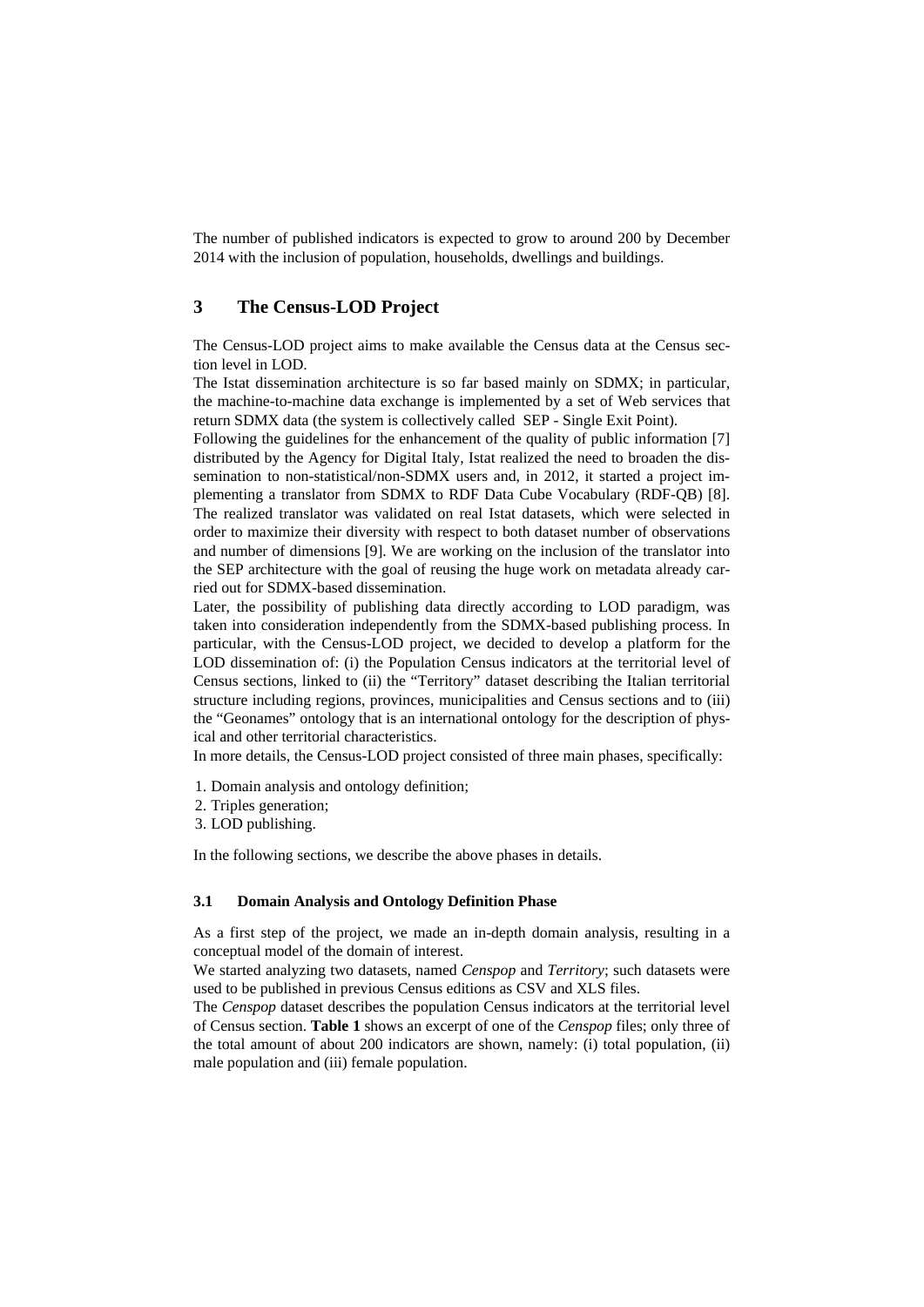| <b>Population</b> |                          |                 |                   |             |                              |          |  |
|-------------------|--------------------------|-----------------|-------------------|-------------|------------------------------|----------|--|
|                   | <b>Province Municipa</b> | <b>Census</b>   | <b>Total</b>      |             | <b>Population Population</b> |          |  |
| <b>Code</b>       | <b>lity Code</b>         | <b>Section</b>  | <b>Population</b> | <b>Male</b> | <b>Female</b>                |          |  |
|                   |                          | 50010000005     |                   |             |                              | $\cdots$ |  |
|                   | 5                        | 50050000343     | 34                | 17          | 17                           | $\cdots$ |  |
|                   |                          | 118 51180000013 | 13                |             |                              | $\cdots$ |  |
|                   |                          | 120 51200000001 | 292               | 141         | 151                          | $\cdots$ |  |
|                   |                          | 51210000037     | 23                | $1^{\circ}$ | 12                           | $\cdots$ |  |

| Table 1. Excerpt of Censpop Dataset |
|-------------------------------------|
|-------------------------------------|

The Territory dataset describes the Italian territorial features from both administrative and geographical perspectives. Fig. 1 shows an excerpt of one of the Territory file composed by several sheets, describing the territory in its different aspects as localities, municipalities, administrative zones etc.

The amount of involved data is huge: there are about 402903 Census sections, 74482 localities, 2200 Census areas, 3631 geomorphological entities and 43 indicators for each entity (e.g., "Resident Population – Males", "Resident Population – age > 74 vears". "Foreigners and stateless persons resident in Italy  $-$  Males" and so on).

In order to design the ontologies necessary for the data publication, we met periodically domain experts and interviewed them. In addition, we followed an abstraction process starting from the concrete data representations that we had at hand (i.e. CSV) and Excel files).

We designed two distinct ontologies: (i) the Territorial Ontology, and (ii) the Census Data Ontology.

The Territorial Ontology is an OWL [10] ontology and describes the administrative and the geographical organization of the territory. It is composed by:

- 95 entities, describing regions, provinces, municipalities, locations, census sections, special areas, special units (e.g., abbeys or hospitals), and so on.
- About 200 roles, describing relationships between entities, e.g. appartieneAC-DASC links a municipality with its sub-municipalities components. Moreover, the ontology describes for each role its cardinalities and its inverse roles. For the entities having a corresponding definition in the Geonames ontology a relation of EquivalentTo has been defined with the relative Geonames entity. Finally, sub-ClassOf roles have been defined to descript the hierarchies between entities.

The Census Data Ontology has been written using the Data Cube Vocabulary [8], which is in turn based on OWL: it describes the Census data in terms of measures and dimensions for a total of: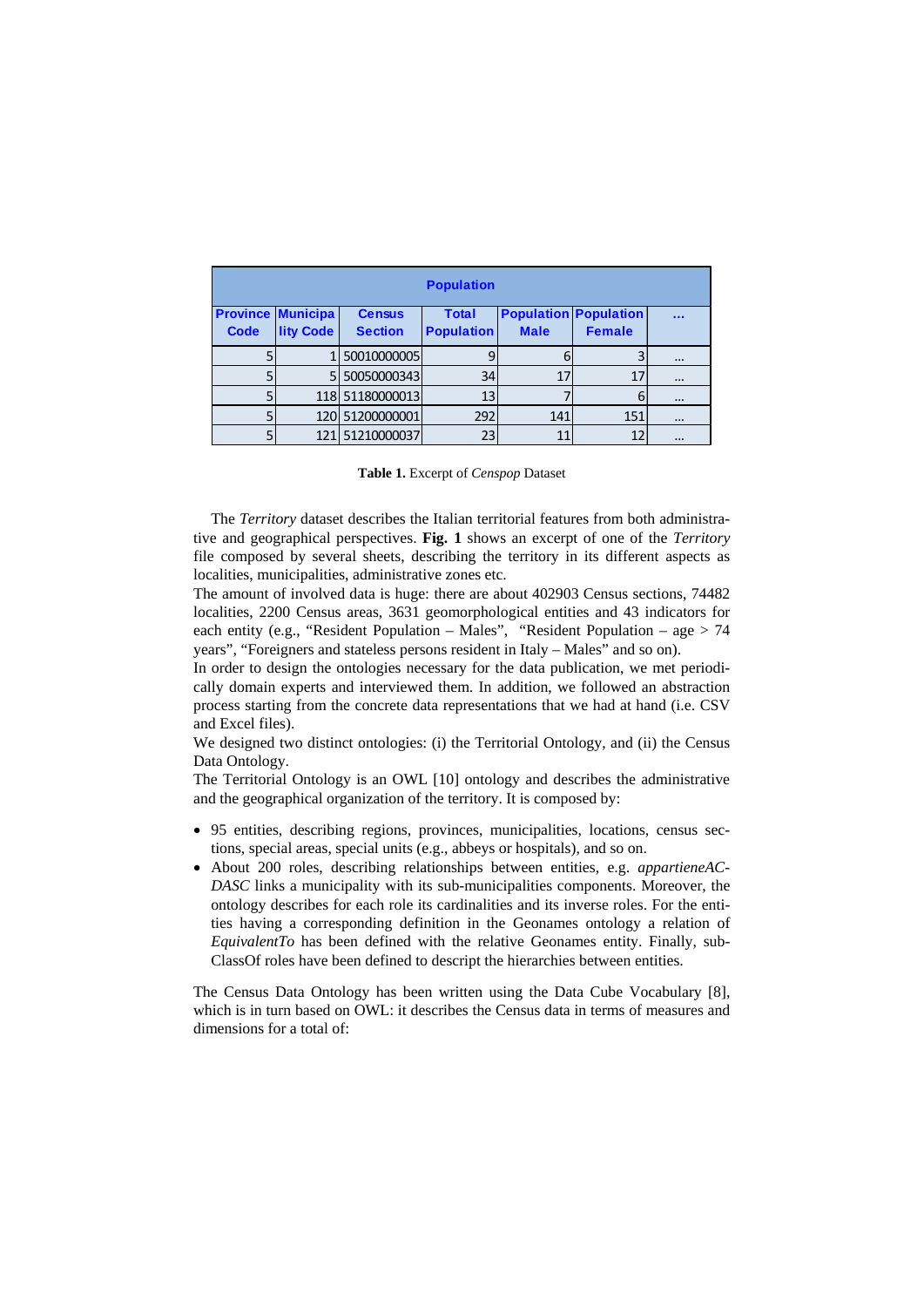- 6 dimensions, including sex, age classes, citizenship, territory which is the territory  $\bullet$ defined in the Territorial Ontology;
- 2 measures: number of residents, foreigners and stateless resident in Italy.  $\bullet$



Fig. 1. Excerpt of Territory dataset

Fig. 2 shows an example of an observation expressed with the Data Cube vocabulary. Both ontologies make use of meta Ontologies as: (i) SKOS [11] for the description of classifications, (ii) ADMS [12] for the description of interoperability assets, and (iii) PROV ontology [13] for the description of the provenance of the data in terms of information about entities, activities, and people involved in the data production process.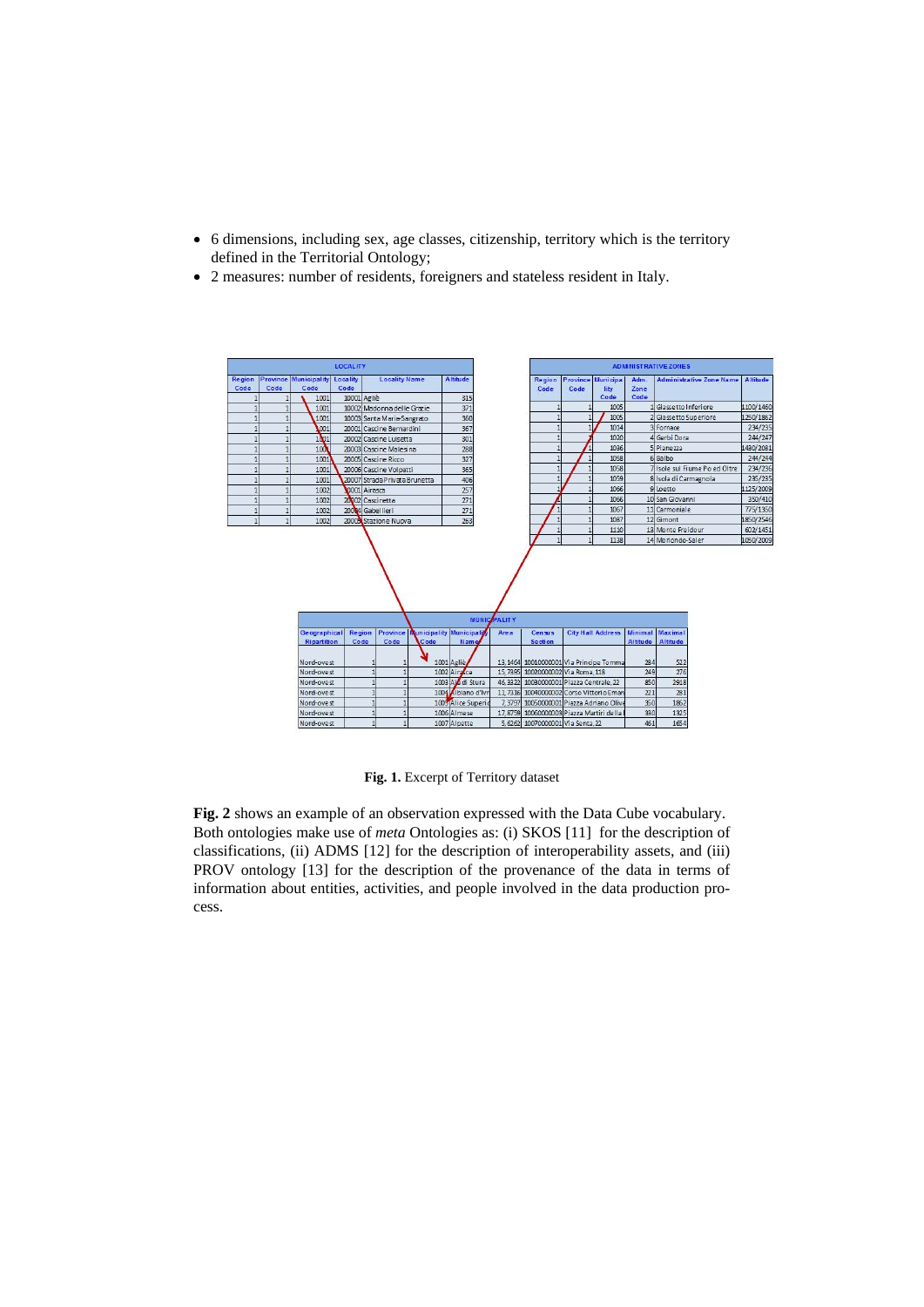

Fig. 2. Example of a Data Cube observation

#### $3.2$ **Triples Generation Phase**

The triples generation phase was performed in order to transform the initial datasets in the LOD format.



Fig. 3. Triples generation

Fig. 3 shows the designed workflow. As already mentioned, the datasets are originally produced as CSV files; therefore, the first step involves the loading of CSV files into staging tables that reflect the CSV file structure. This step can be easily performed using the direct load utility available in relational databases. Subsequently, we defined a set of mapping rules to generate the RDF triples; such rules permitted to map (i) the concepts stored into the database into (ii) the concepts defined in the ontologies. The rules definition phase should be preceded by a URI policy design for which we followed the best practices descripted in [14].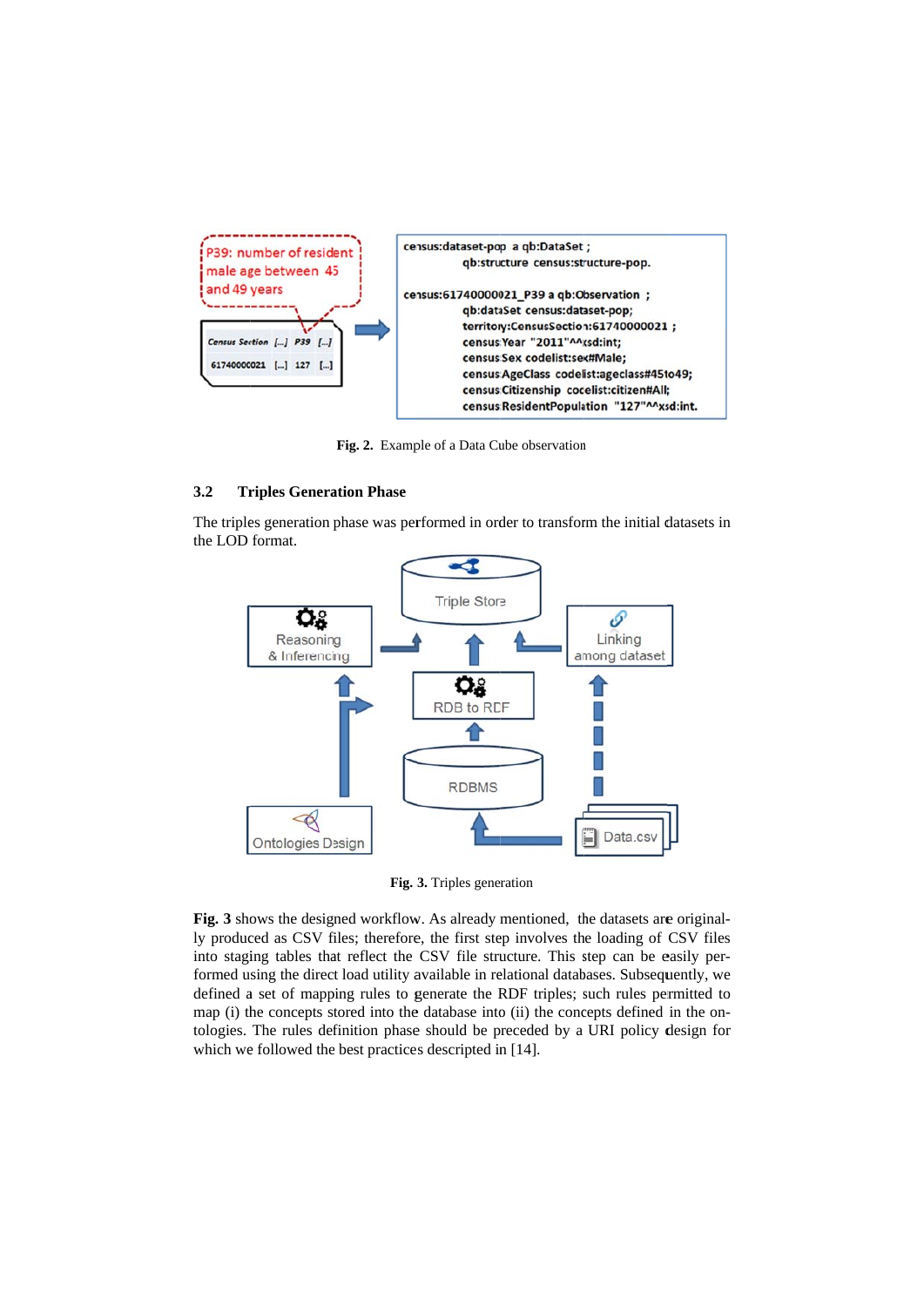In order to specify mapping rules we used R2RML [15] that is the language for expressing customized mappings from relational databases to RDF datasets recommended by W3C. In Fig. 4Fig. 3 an example of R2RML mapping rule is shown. In particular, the rule maps each row in the logical table (base table, view or a valid SQL Query) to a number of RDF triples.

The mapping implementation can be on-demand or made by data materialization; in the first case the triples are created as a response to a query while, in the second case, they are materialized into the triple store. The triple store loading phase is completed by adding the new triples obtained as result of a reasoning phase; these rules are specified by the defined ontologies and are not coded by explicit mapping rules.



Fig. 4. Mapping of "Area in Dispute" to the corresponding subject with predicate "DisputedBy" and object "Municipaliy"

#### $3.3$ **LOD Publishing Phase**

The publishing phase includes a first step related to the choice of the Web application layer needed to access the triple store: specifically we provide three access points to cover the requirements of the different possible users interested to LOD data.

As shown in Fig. 5, the design of the Web site consists of three different components: (i) a SPARQL endpoint, (ii) a Linked Data Interface (Faceted/Graph browser) and (iii) an ad-hoc GUI for datasets downloading.

Advanced users are supposed to be SPARQL knowledgeable and can directly access the SPARQL endpoint, which in turn can also be used for machine-to-machine communication. Basic users can instead use the Linked Data Interface to browse data or the ad-hoc application that provides a set of predefined queries and functionalities to build customized queries.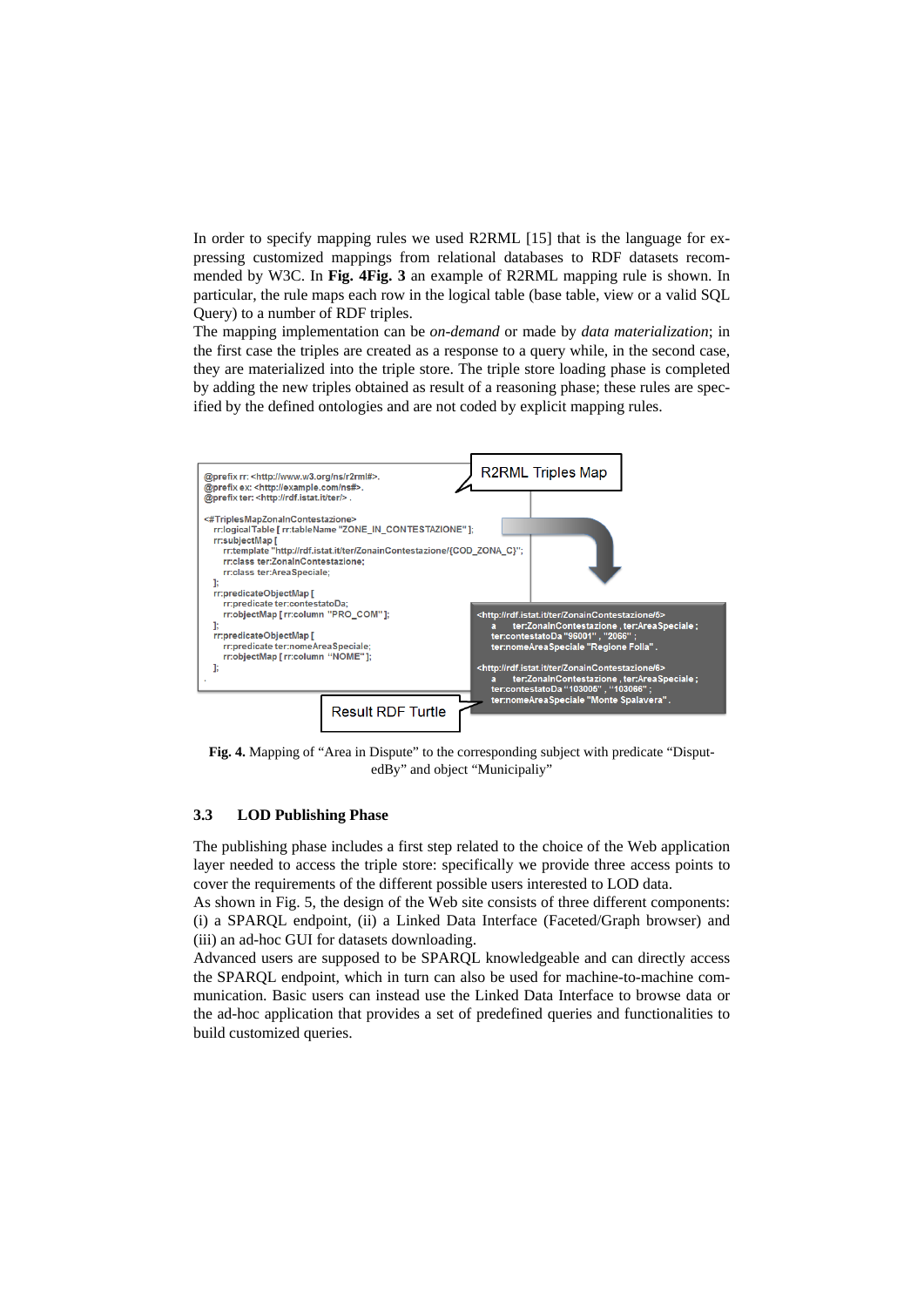The LOD publishing phase results in the publication of the SPARQL endpoint and the related Web containers. This phase is currently in progress; the expected data for Census-LOD Web site publication is December 2014.



Fig. 5. Web site design

This phase also includes the definition of the technological environment. The core of the platform is the triple store. We analyzed several platforms for publishing LOD, both open and commercial. The result of such an analysis was the choice of Oracle "Spatial & Graph" solution, as triple store and SPAROL query engine, being it fully compliant with the IT infrastructure already existing in Istat. This solution has the major advantage to scale up to billions of triples [9], which is an important requirement for the platform that will support the Istat LOD dissemination channel.

A further benefit of the Oracle platform, is the usage of the R2RML language [15] in order to have a way to specify mapping rules that is generalized, i.e. independent on the specific platform.

The other important architectural choice concerns the dissemination platform: as mentioned in the previous section, we plan to deploy a SPARQL endpoint and two different interfaces for basic and advanced users. The SPARQL endpoint we use is Apache Jena Adapter (Joseki API) an open platform integrated with the Oracle SPARQL query engine. As Graph Browser, we adopted the ELDA framework [17], the open source implementation of the Linked Data API specification released by Epimorphics.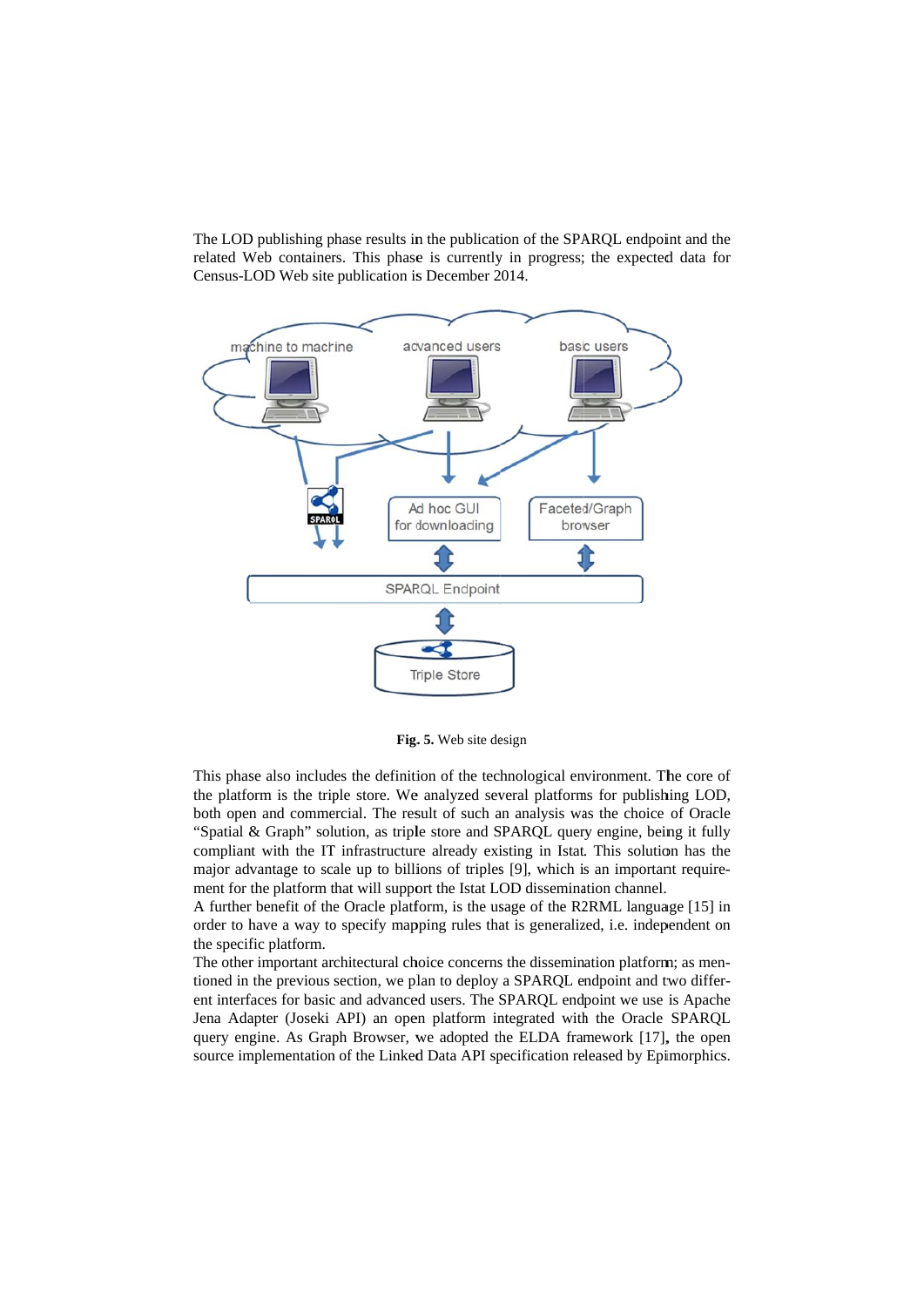The Linked Data API provides a configurable way to access RDF data using simple RESTful URLs that are translated into queries to a SPARQL endpoint. ELDA customization consists of writing down, using the turtle syntax [18], an API that specifies how to translate URLs into queries.

Fig. 6 shows the complete technological architecture.



Fig. 6. Functional and technological stacks

#### $\overline{\mathbf{4}}$ **Certifying Istat Data**

People make trust judgments based on data provenance that may or may not be explicitly offered to them. Since the data represented in LOD format, are accessible via machine-to-machine communication, it is necessary to explicitly represent provenance information in an accessible way to machines, so that software agent can make trust judgments.

This issue has been recognized extremely important, and, indeed, the Italian guidelines for the enhancement of public information [7], point out the issue of data provenance suggesting the usage of the W3C PROV Ontology [13]. We used the PROV framework to certify the origin of the published data and the role of Istat as official data producer. In more details, we associated to data provenance metadata that specify who is responsible for the data, which are the entities, activities and agents involved in the generation/manipulation processes, allowing to certify data quality and reliability.

#### 5 **Conclusions**

Census-LOD is the first project that deploys Istat data on a SPARQL endpoint that is owned by Istat itself. The publication of Census indicators at the sub-municipality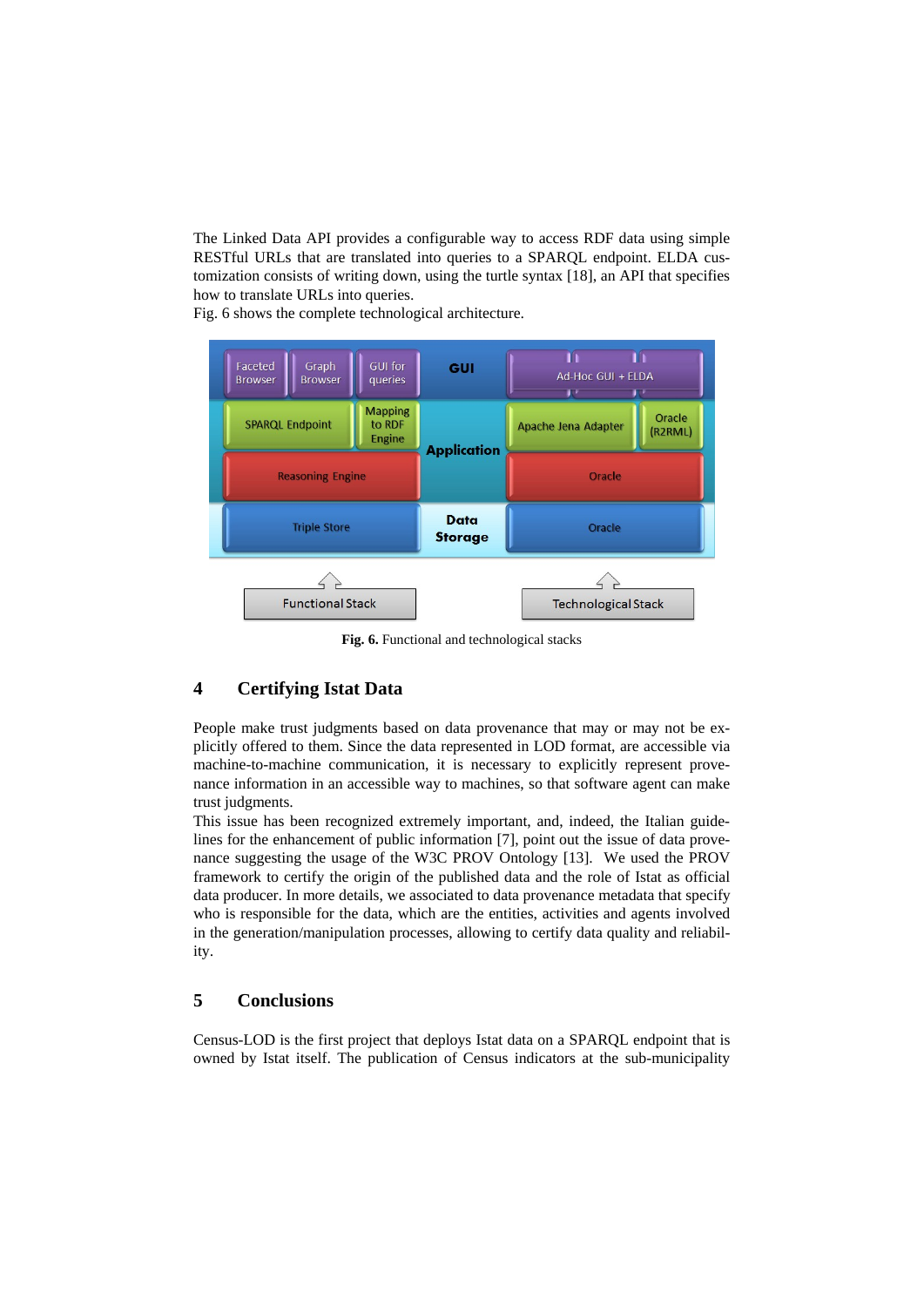level will be available in December 2014. Published data will be enriched with information related to the administrative and geo-morphological division of the national territory. All published data will be accompanied by their own formal semantics specification through the Territory and Census ontologies.

The LOD-based data dissemination will provide several benefits, including:

- Fostering harmonization of information concepts also within Istat. Indeed, a schema integration step is necessary in order to publish data and this will also provide a positive feedback by forcing statistical processes to share a common data semantics.
- Improving machine-to-machine data provisioning by Istat, by providing an RDF- $\bullet$ based channel in addition to the already available SDMX one.
- Providing final users with advanced functionalities like navigational querying and information discovery.

## **References**

- 1. Linked Data: http://linkeddata.org/
- 2. Neuchâtel Model:
- http://www1.unece.org/stat/platform/pages/viewpage.action?pageId=14319930 3. GSIM:

http://www1.unece.org/stat/platform/display/metis/Generic+Statistical+Information+Mode  $\mathbf{1}$ 

- 4. SDMX: http://sdmx.org/
- 5. DDI: http://www.ddialliance.org/Specification/DDI-Lifecycle/3.1/
- 6. I.Stat: http://dati.istat.it
- 7. Linee Guida per la valorizzazione del patrimonio informativo pubblico (in Italian): http://www.agid.gov.it/sites/default/files/linee\_guida/patrimoniopubblicolg2014\_v0.6.pdf,  $2014$
- 8. RDF Vocabulary: http://www.w3.org/TR/2013/CR-vocab-data-cube-Data Cube 20130625/, 25 June 2013
- 9. Aracri R., De Francisci S., Pagano A., Scannapieco M., Tosco L., Valentino L.. : "Integrating Statistical Data with the Semantic Web: The ISTAT Experience" negli Atti della Congresso Nazionale AICA "Frontiere Digitali: dal Digital Divide alla Smart Society" 8-20 Settembre 2013
- 10. Ontology Web Language (OWL): http://www.w3.org/TR/owl-ref/, 10 February 2004
- 11. Simple Knowledge Organization System (SKOS): http://www.w3.org/TR/2009/REC-skosreference-20090818/, 18 August 2009
- 12. Asset Description Metadata Schema (ADMS): https://joinup.ec.europa.eu/asset/adms/home
- 13. PROV Ontology: http://www.w3.org/TR/2013/NOTE-prov-overview-20130430/, 30 April 2013
- 14. W3C URI guidelines: http://www.w3.org/2011/gld/wiki/223 Best Practices URI Construction. 2011.
- 15. RDB to RDF Markup Language (R2RML): http://www.w3.org/TR/r2rml/, 27 September 2012